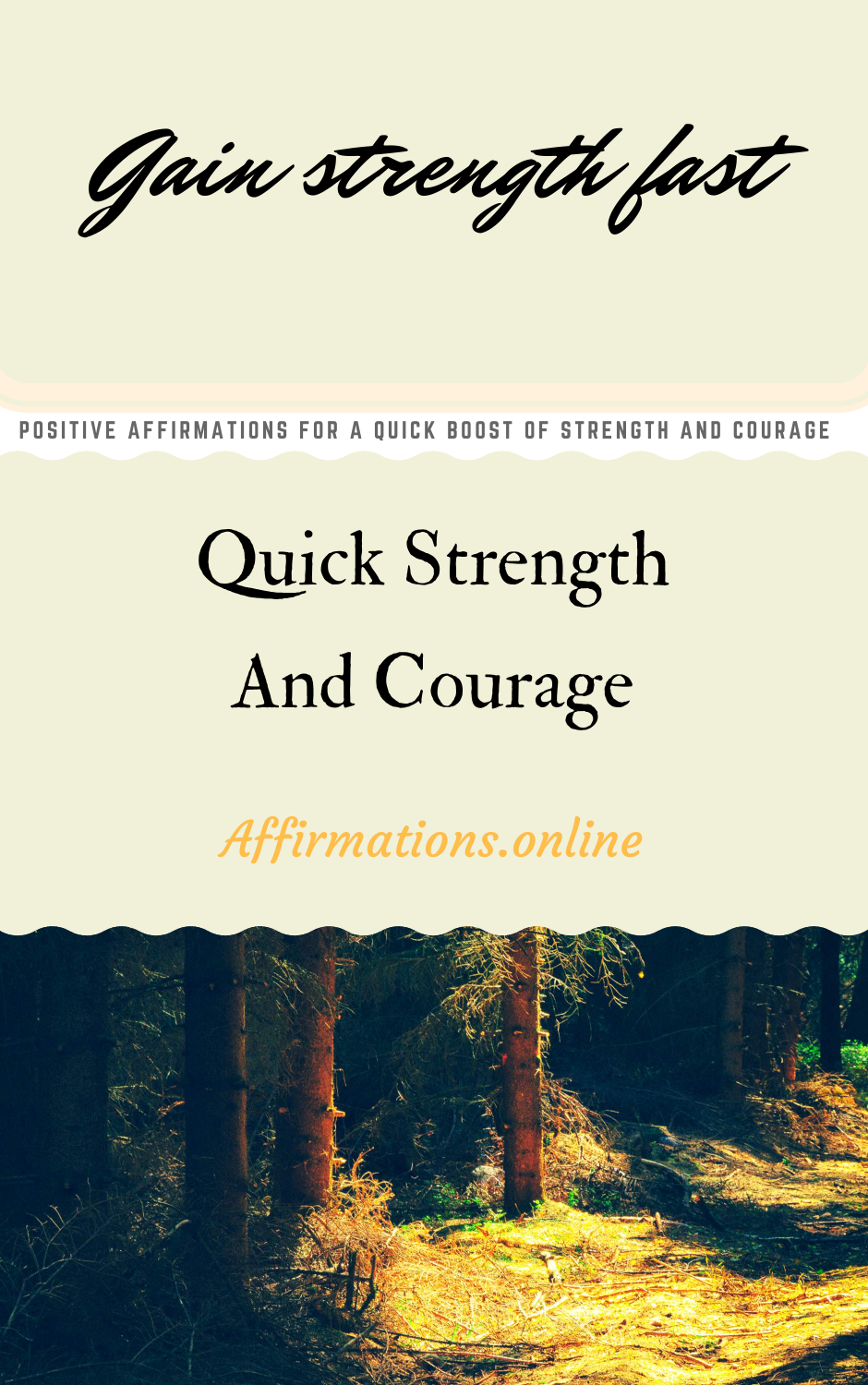### Whenever I need it,

### courage is with me!

AFF[IRMAT](http://www.affirmations.online/)IONS. ONLINE

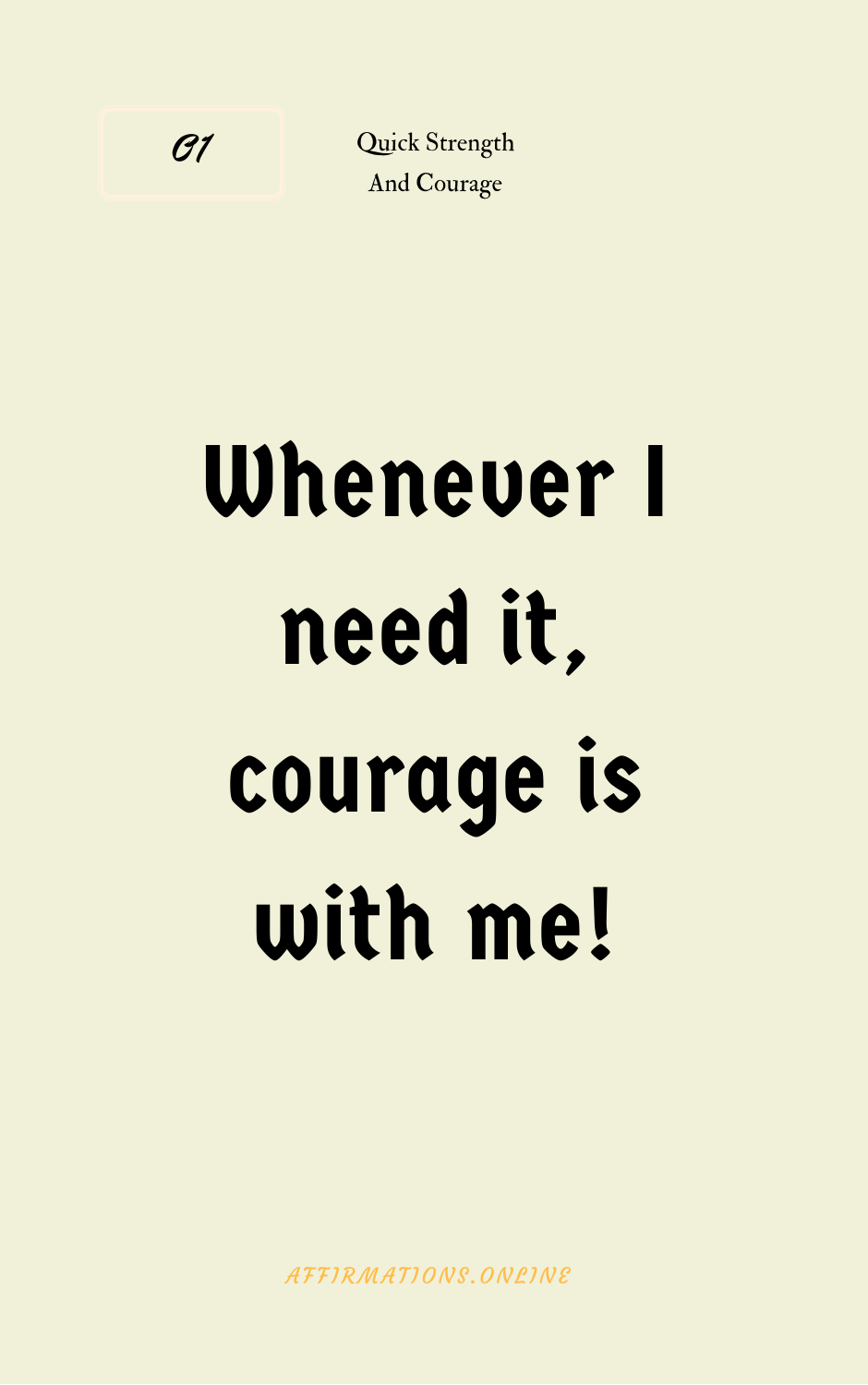### There is no fear in me: I



### am a person of courage!

AFF[IRMAT](http://www.affirmations.online/)IONS. ONLINE

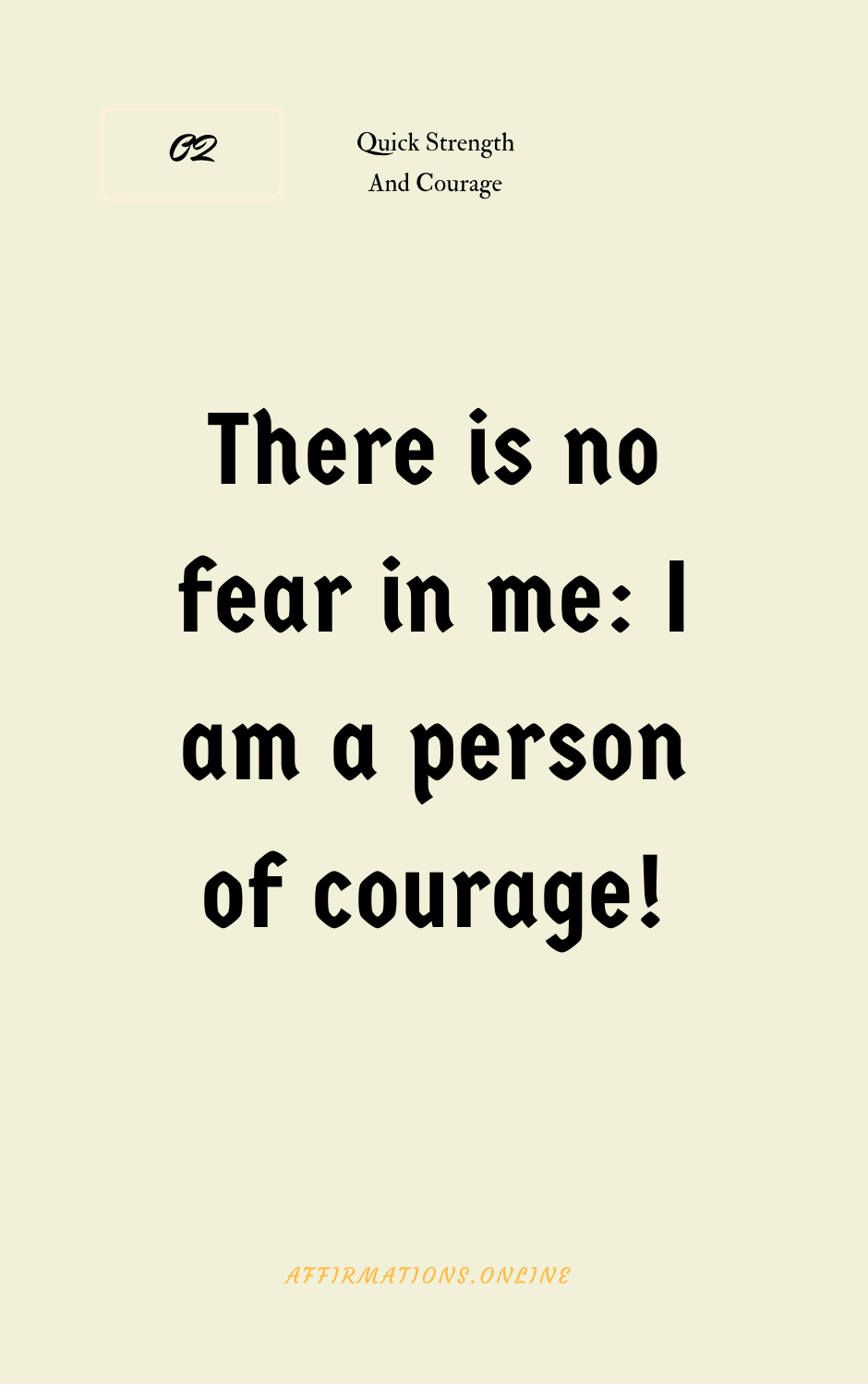## In times of need, courage is with me,

## and I feel powerful and

### strong!

AFF[IRMAT](http://www.affirmations.online/)IONS. ONLINE

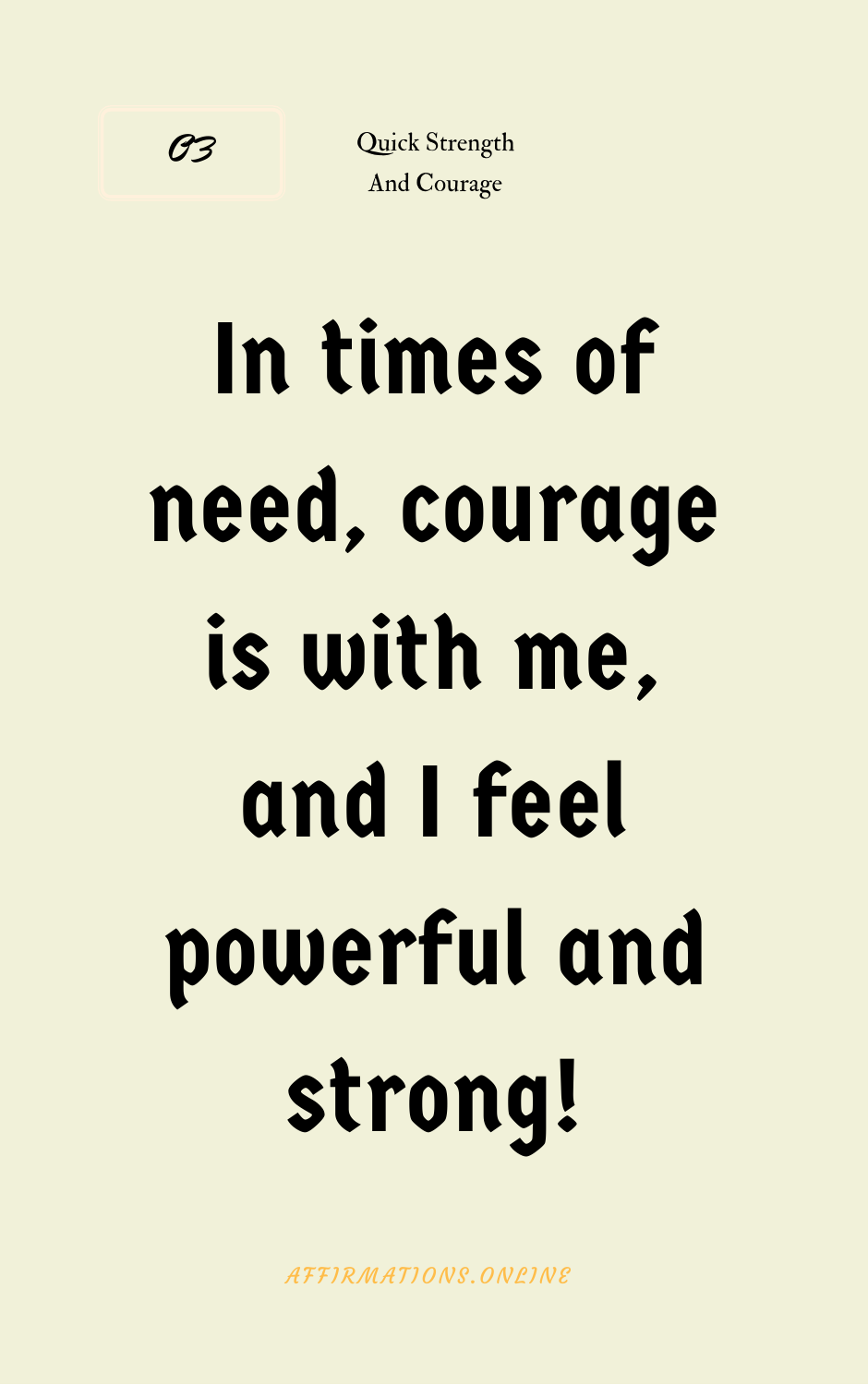## Nothing and no one can stop me or

### scare me – am

### courageous!

AFF[IRMAT](http://www.affirmations.online/)IONS, ONLINE

04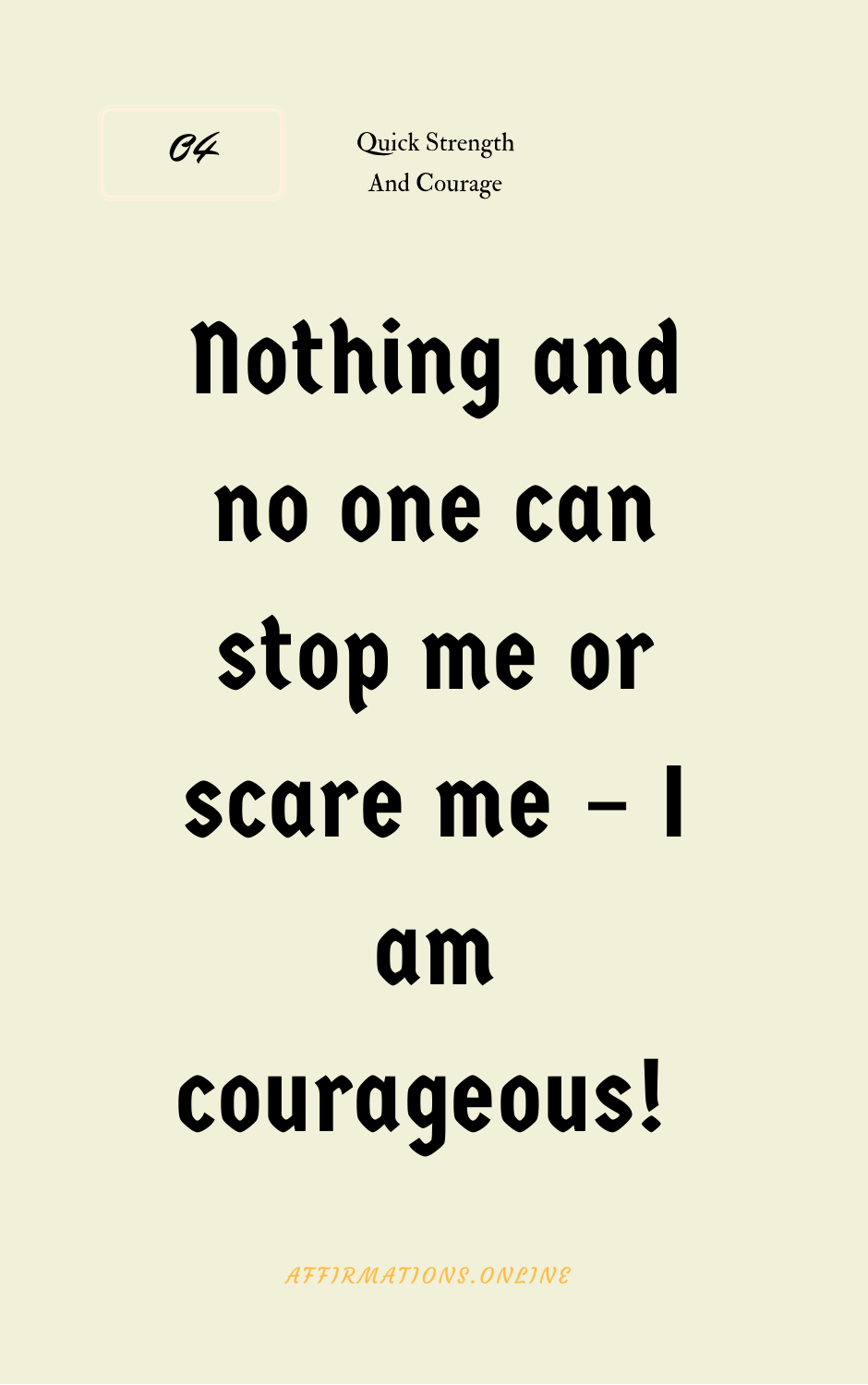### Each day, I am

### and act bravely in my life!

AFF[IRMAT](http://www.affirmations.online/)IONS. ONLINE

### courageous

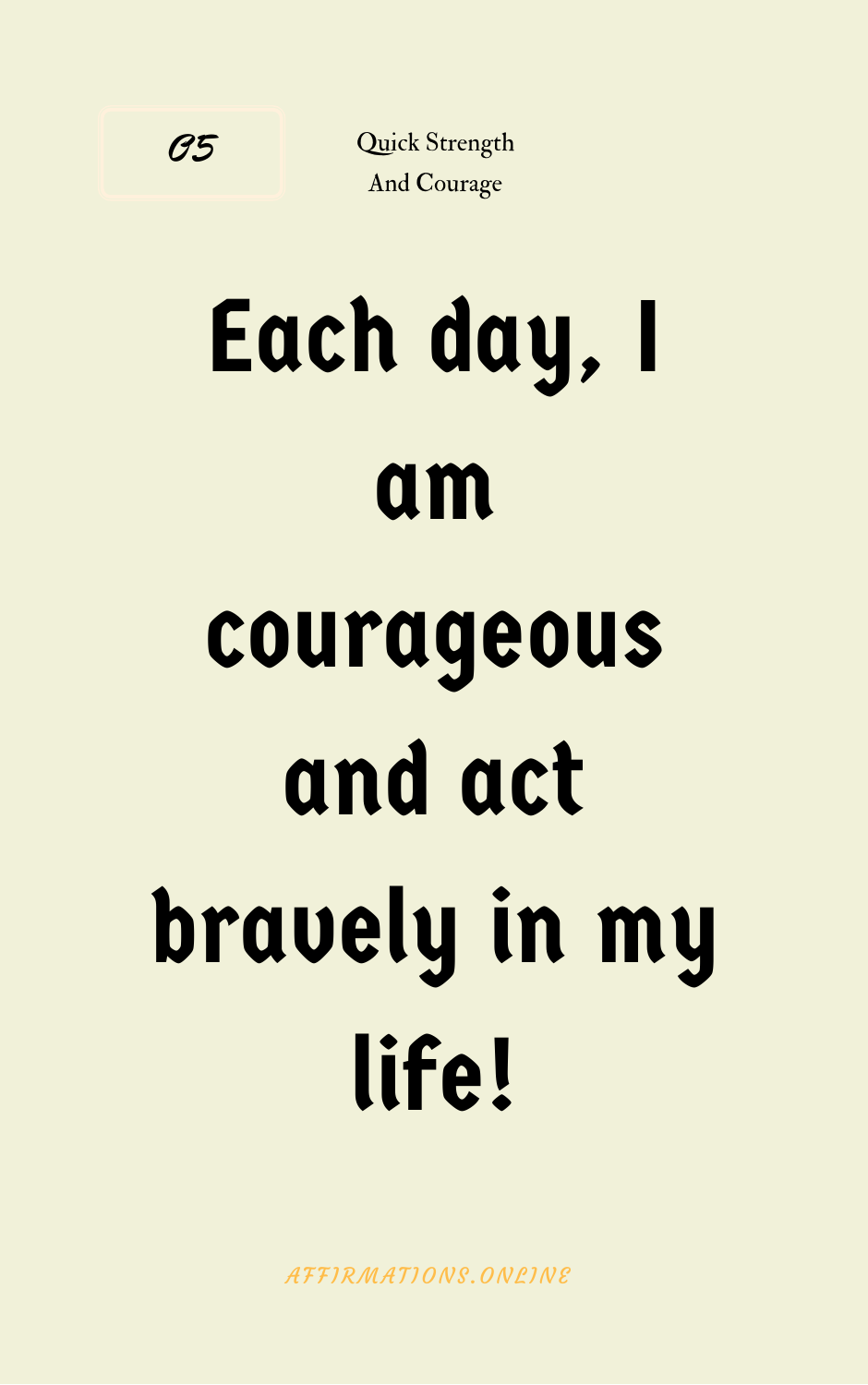## When times get tough, I get stronger

# and braver – I get tougher!

AFF[IRMAT](http://www.affirmations.online/)IONS. ONLINE

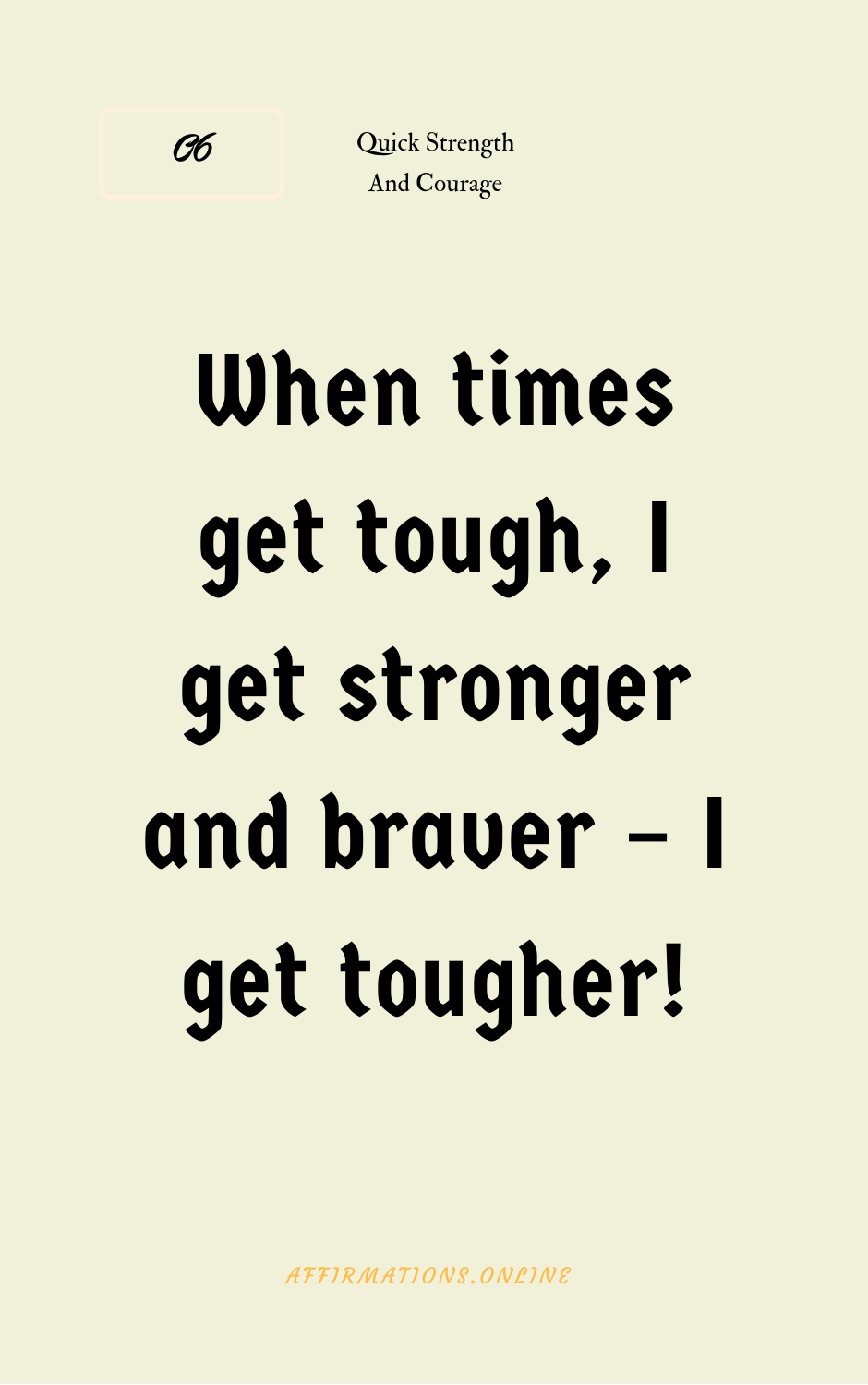## Whatever I have to do, I do it with

## courage and lots of strength!

AFF[IRMAT](http://www.affirmations.online/)IONS. ONLINE

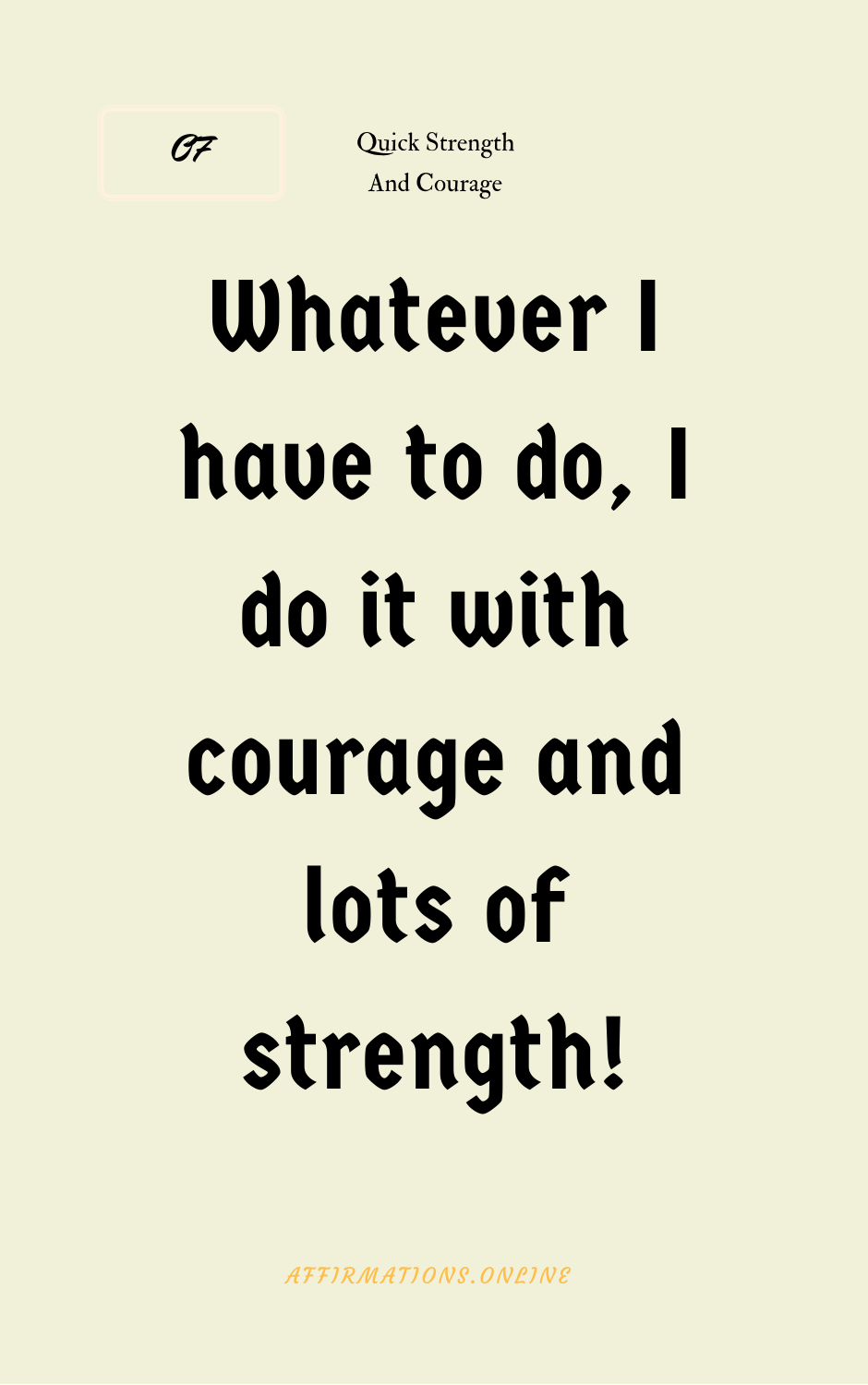## I have lots of courage, enormous

### amounts of courage!

AFF[IRMAT](http://www.affirmations.online/)IONS. ONLINE

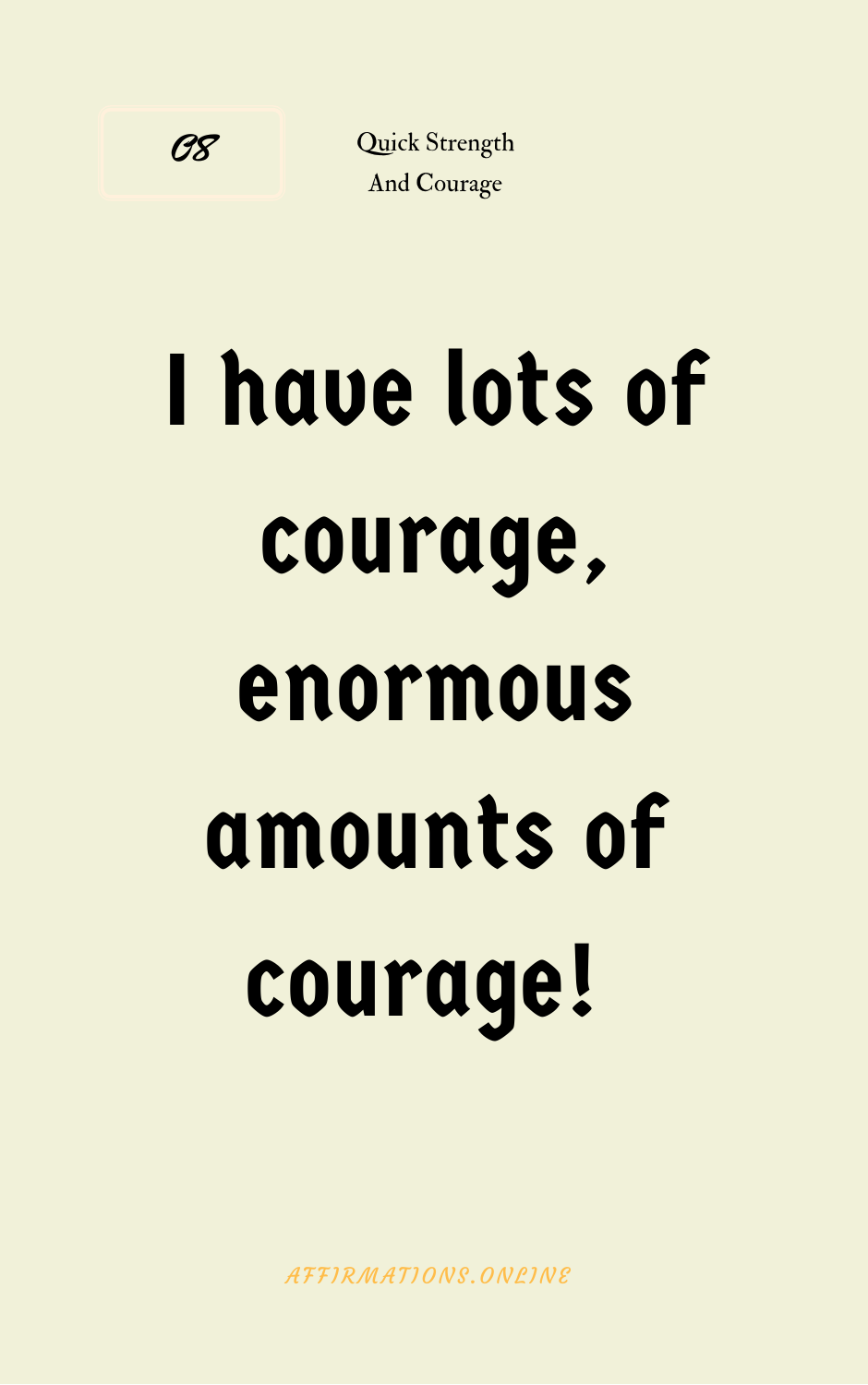## Whenever I start doing something, I

# get filled with

### courage!

AFF[IRMAT](http://www.affirmations.online/)IONS. ONLINE

09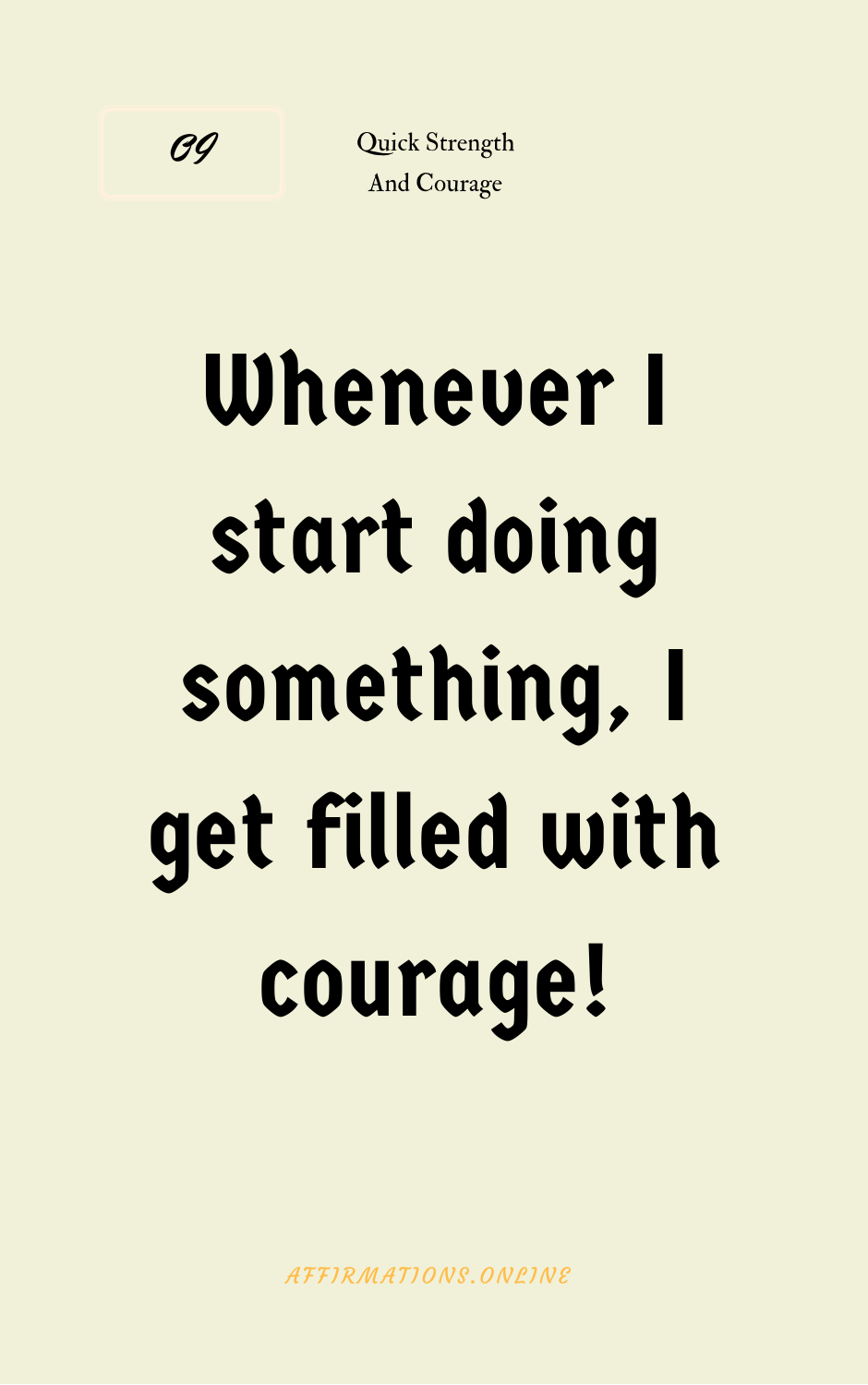## Fear is useless: I

choose

### bravery instead!

AFF[IRMAT](http://www.affirmations.online/)IONS. ONLINE

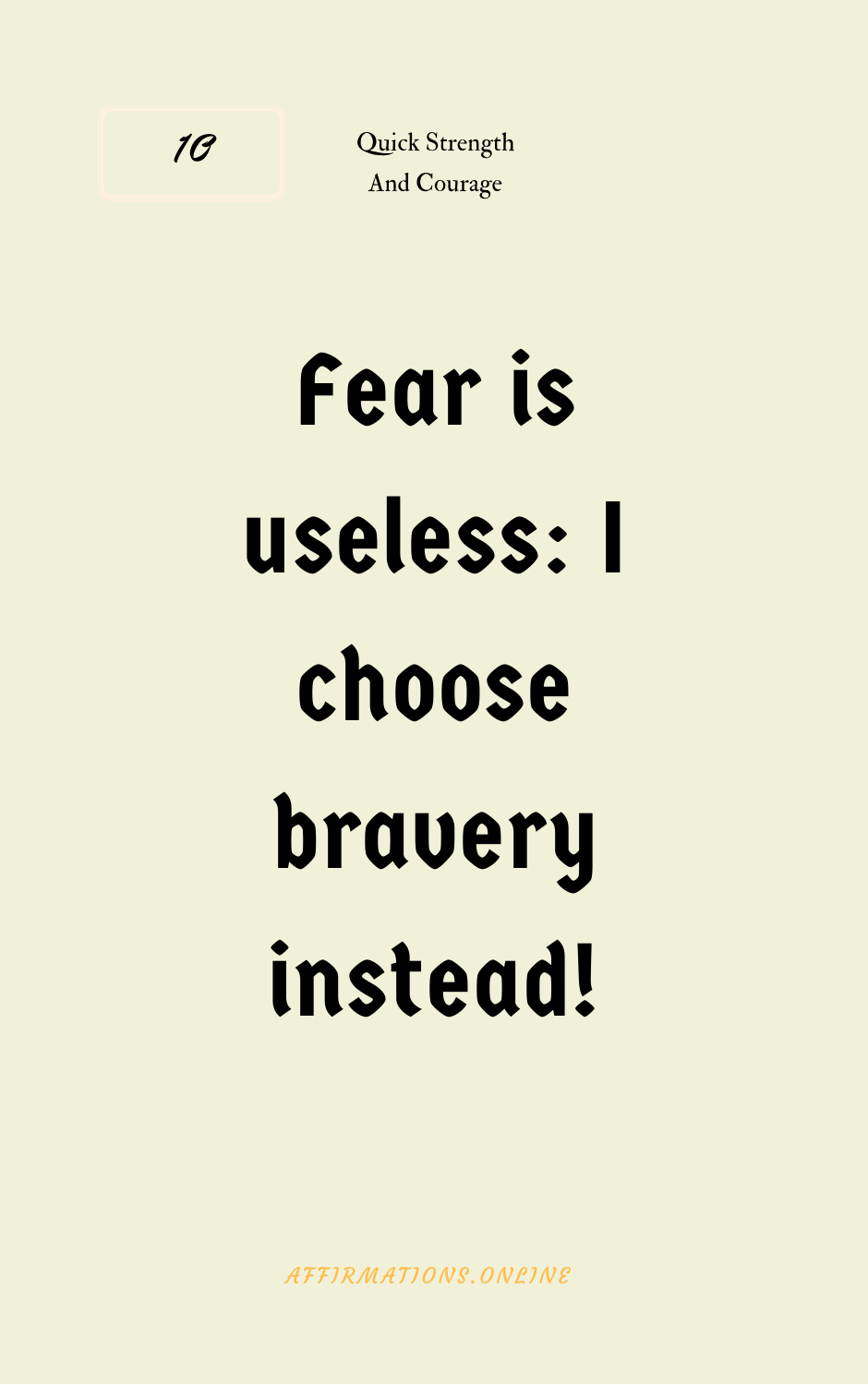## I choose to act with courage, and



AFF[IRMAT](http://www.affirmations.online/)IONS. ONLINE

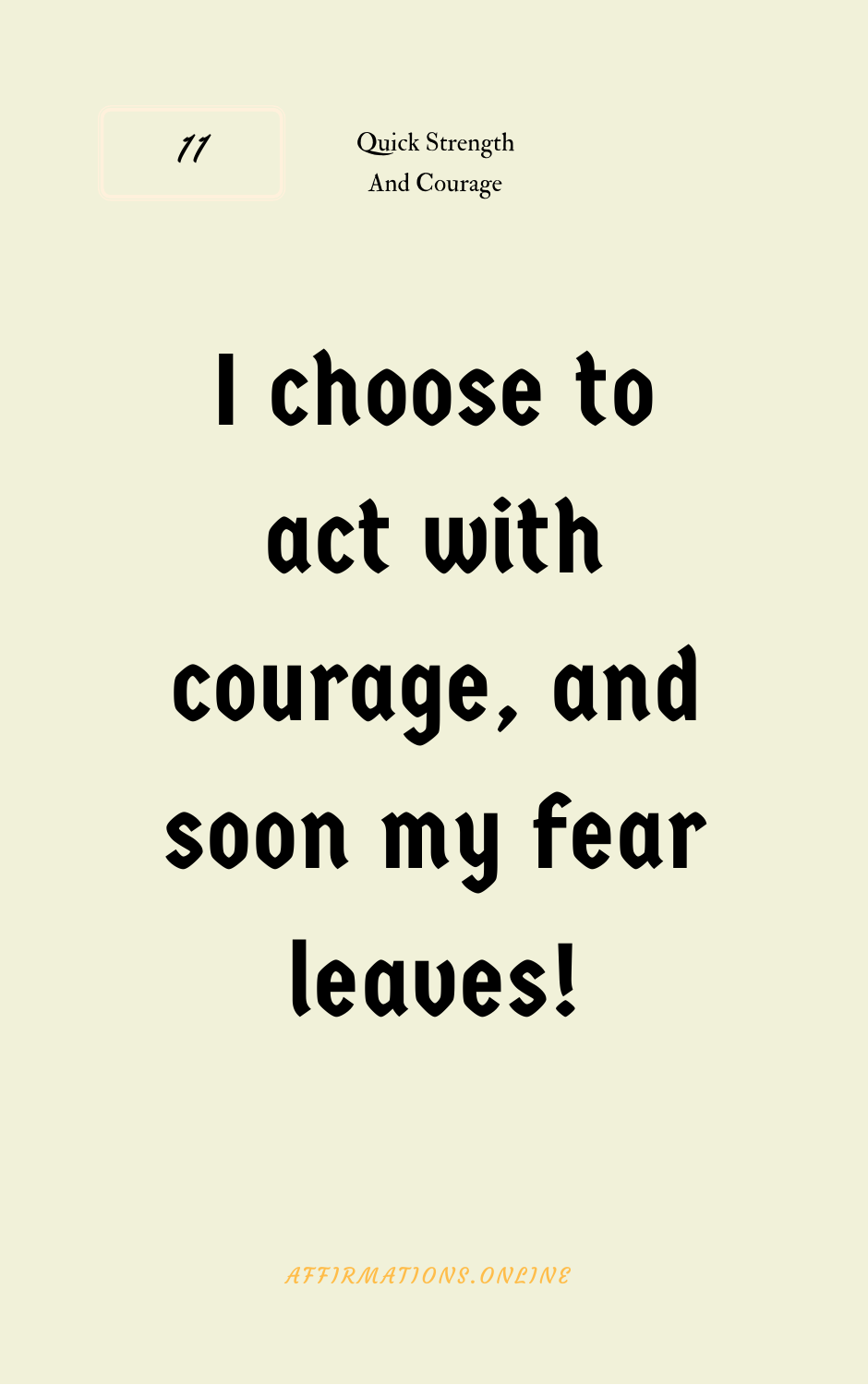## I choose bravery, I choose



### courage, and I choose to act with faith!

AFF[IRMAT](http://www.affirmations.online/)IONS. ONLINE

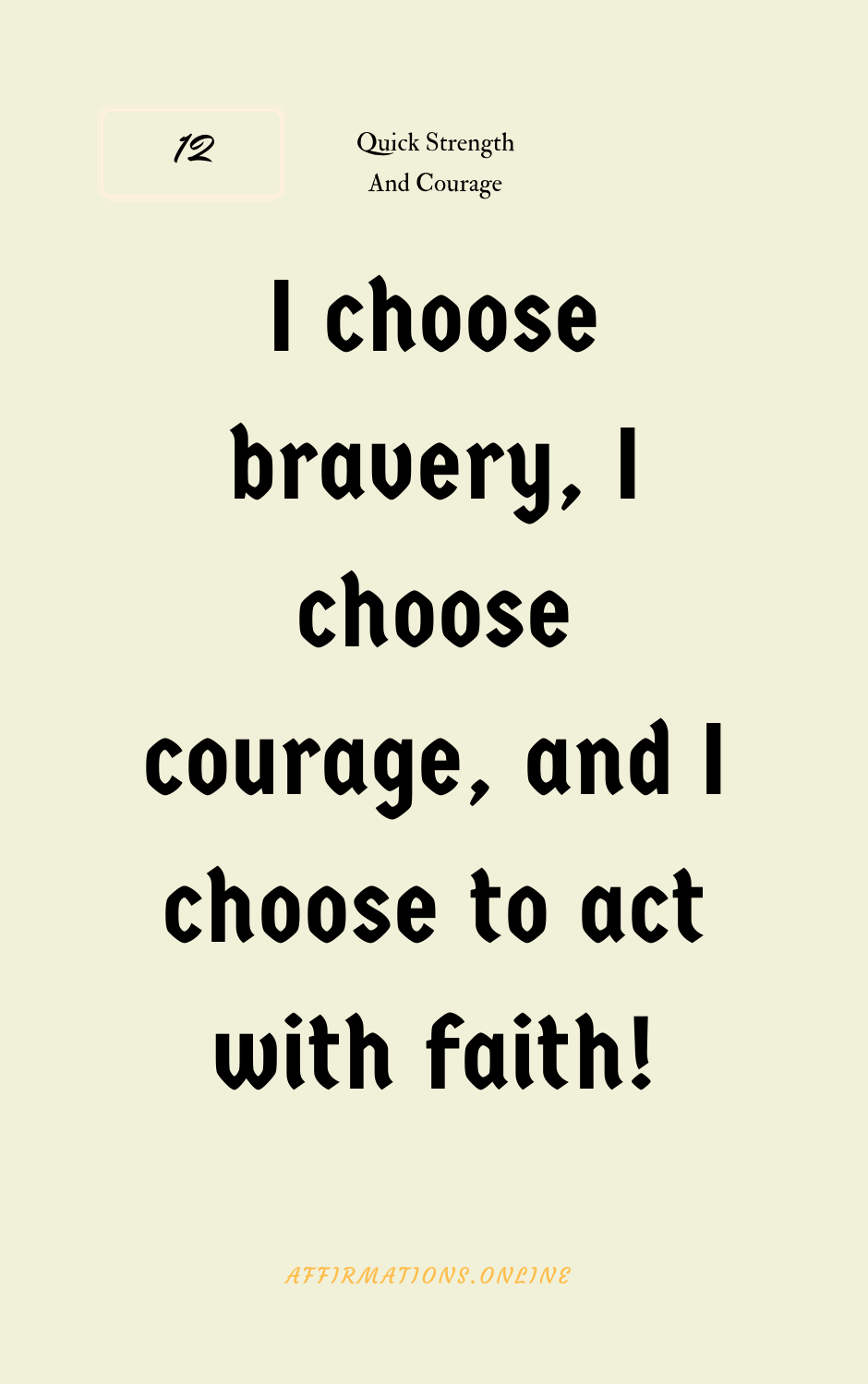## Nothing can stand on my

### way, I act with courage!

AFF[IRMAT](http://www.affirmations.online/)IONS. ONLINE

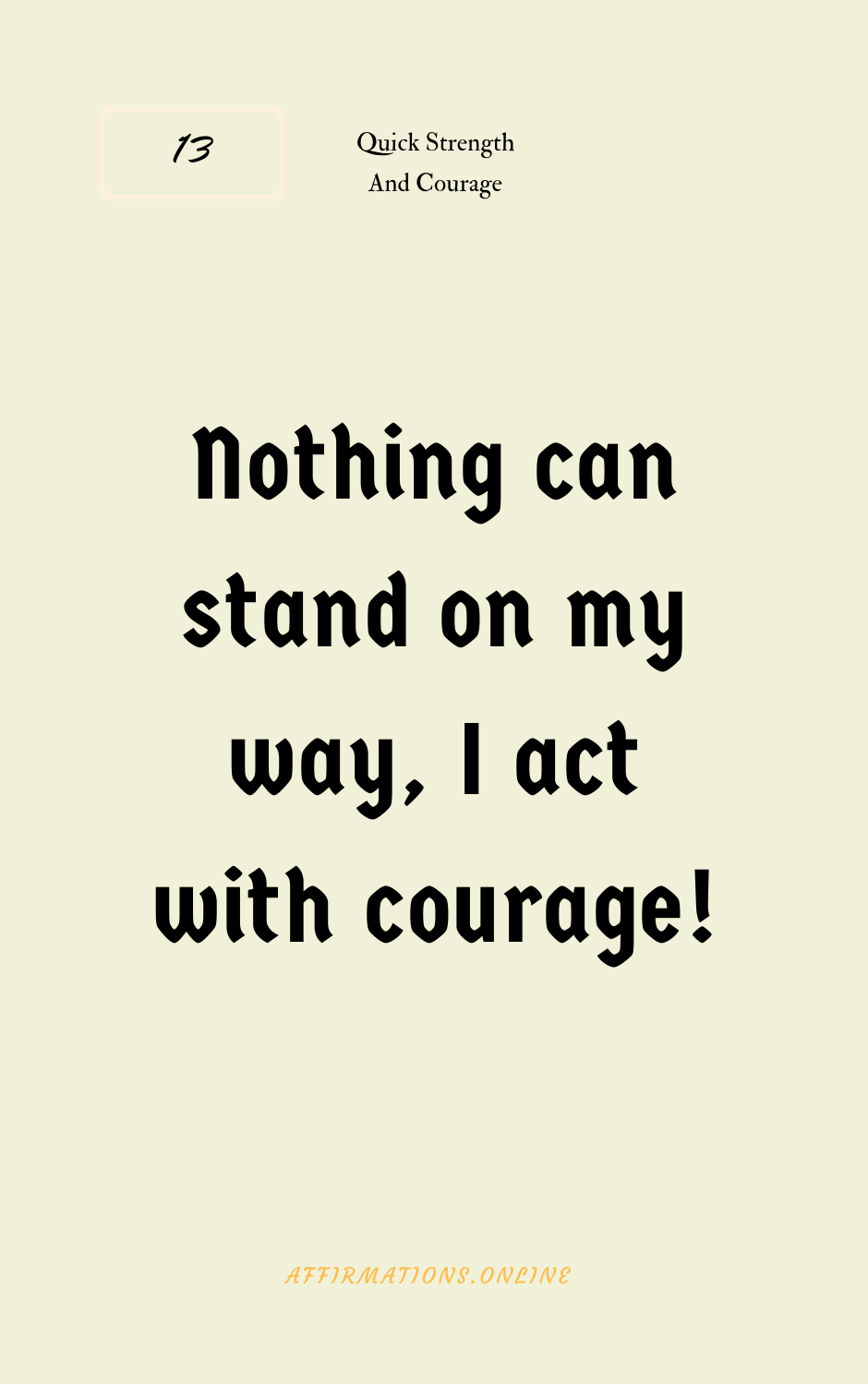# Nothing can bother me, I

#### think with

### courage!

AFF[IRMAT](http://www.affirmations.online/)IONS. ONLINE

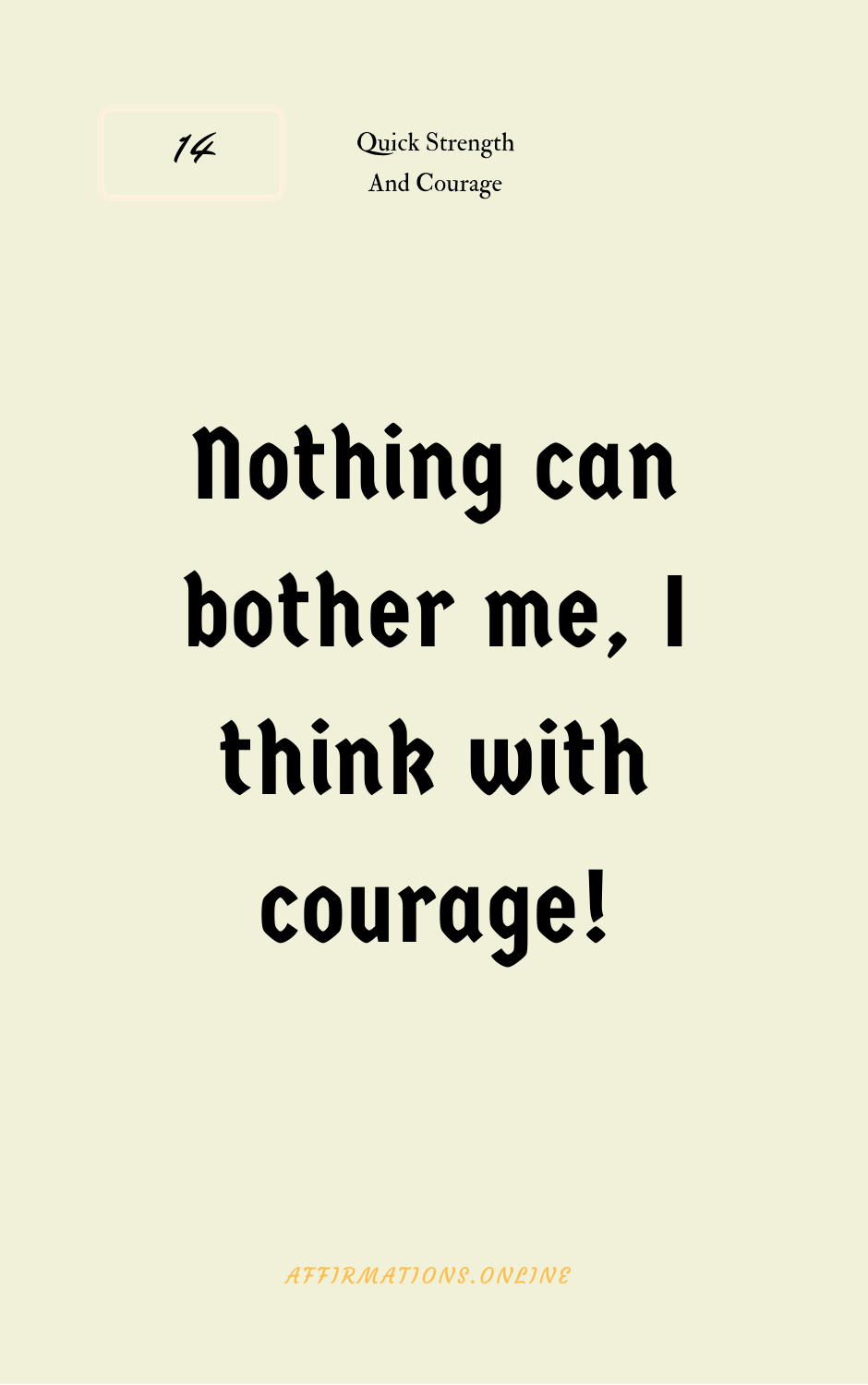## I am ready to overcome whatever

### obstacles I

### face!

AFF[IRMAT](http://www.affirmations.online/)IONS. ONLINE

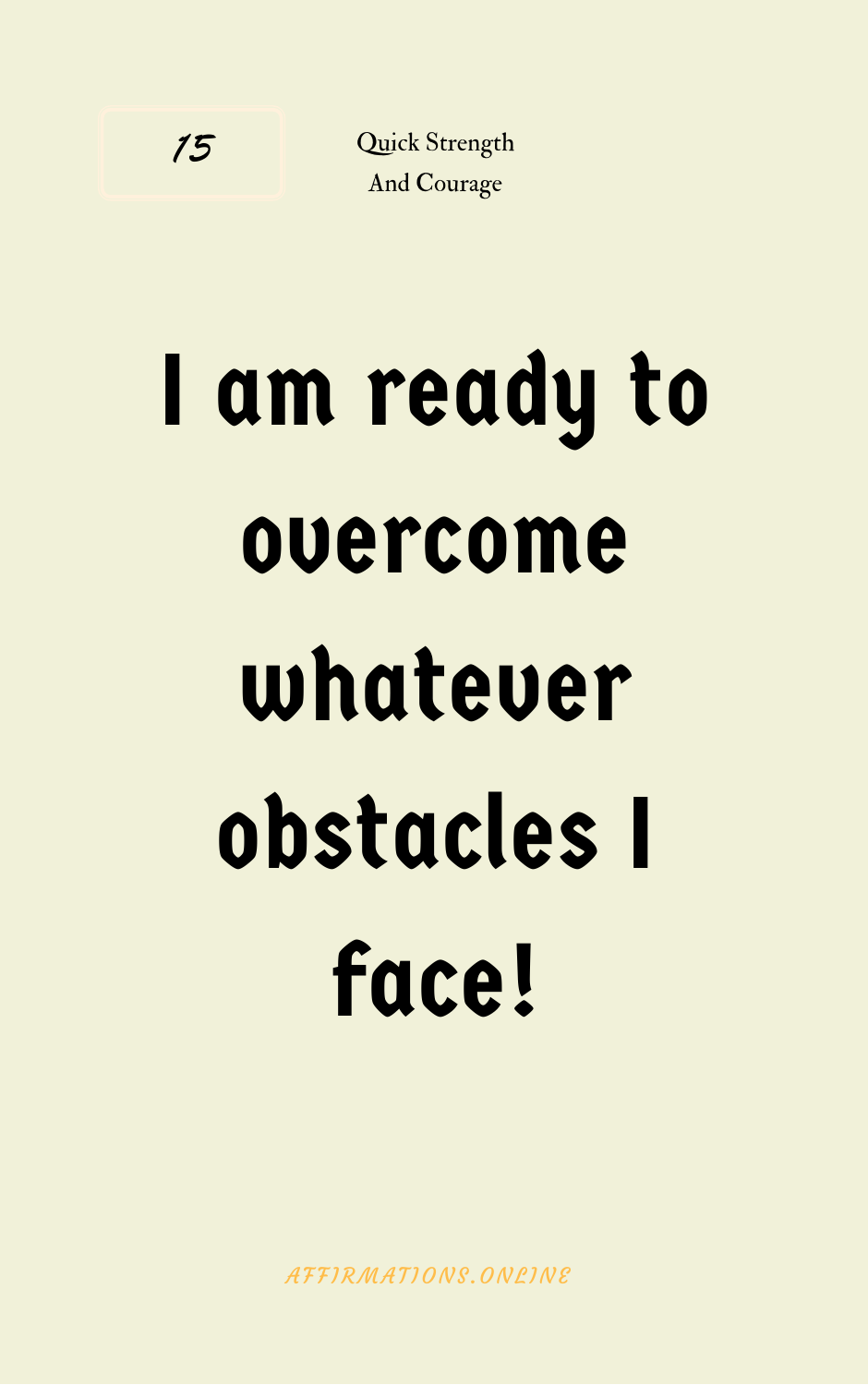## I am stronger than the obstacles I



#### face! I am

### stronger than

fear!

AFF[IRMAT](http://www.affirmations.online/)IONS. ONLINE



16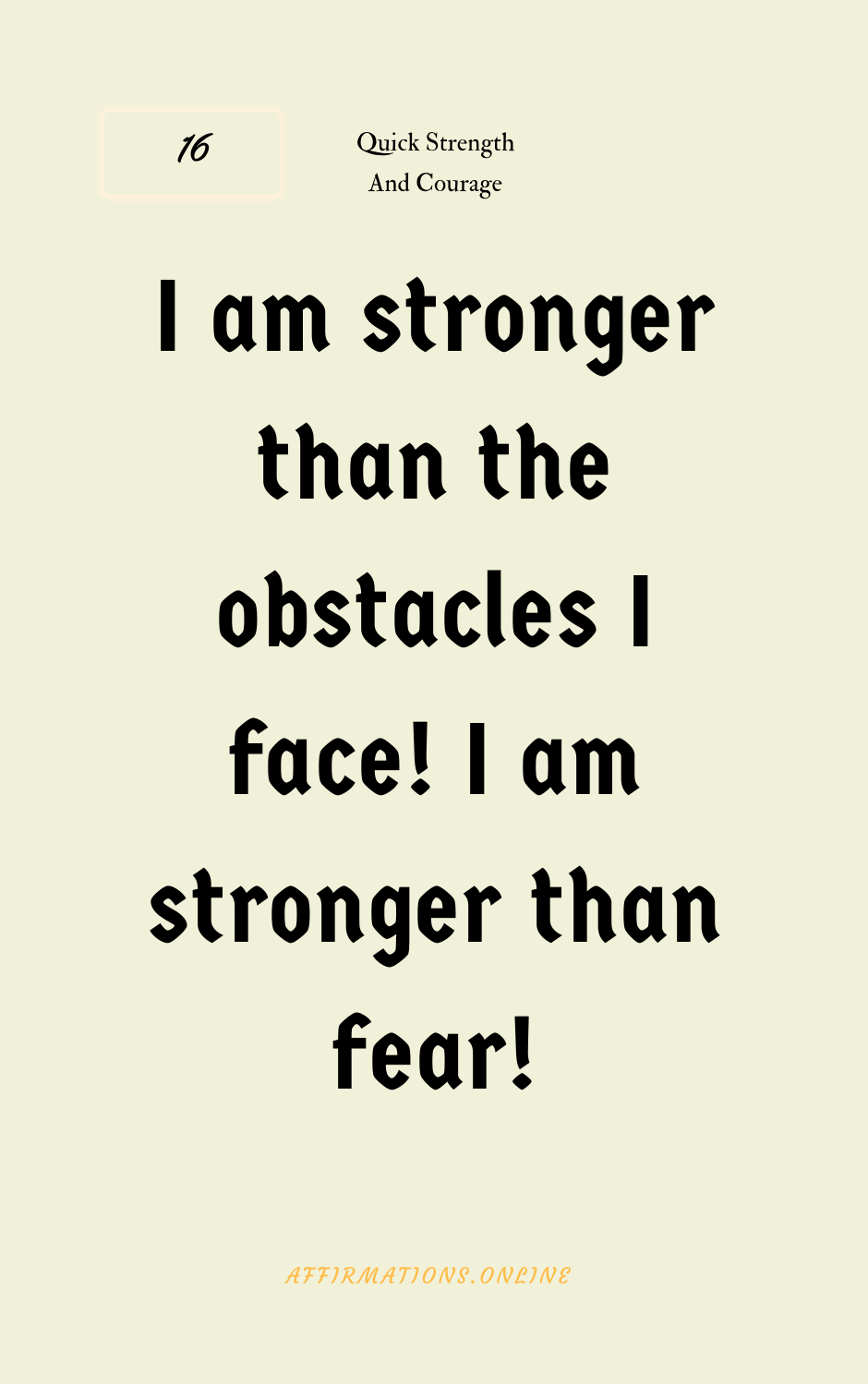### I am a strong person, and I have

### enormous powers in me!

AF F [IRMAT](http://www.affirmations.online/) IONS .ONL INE

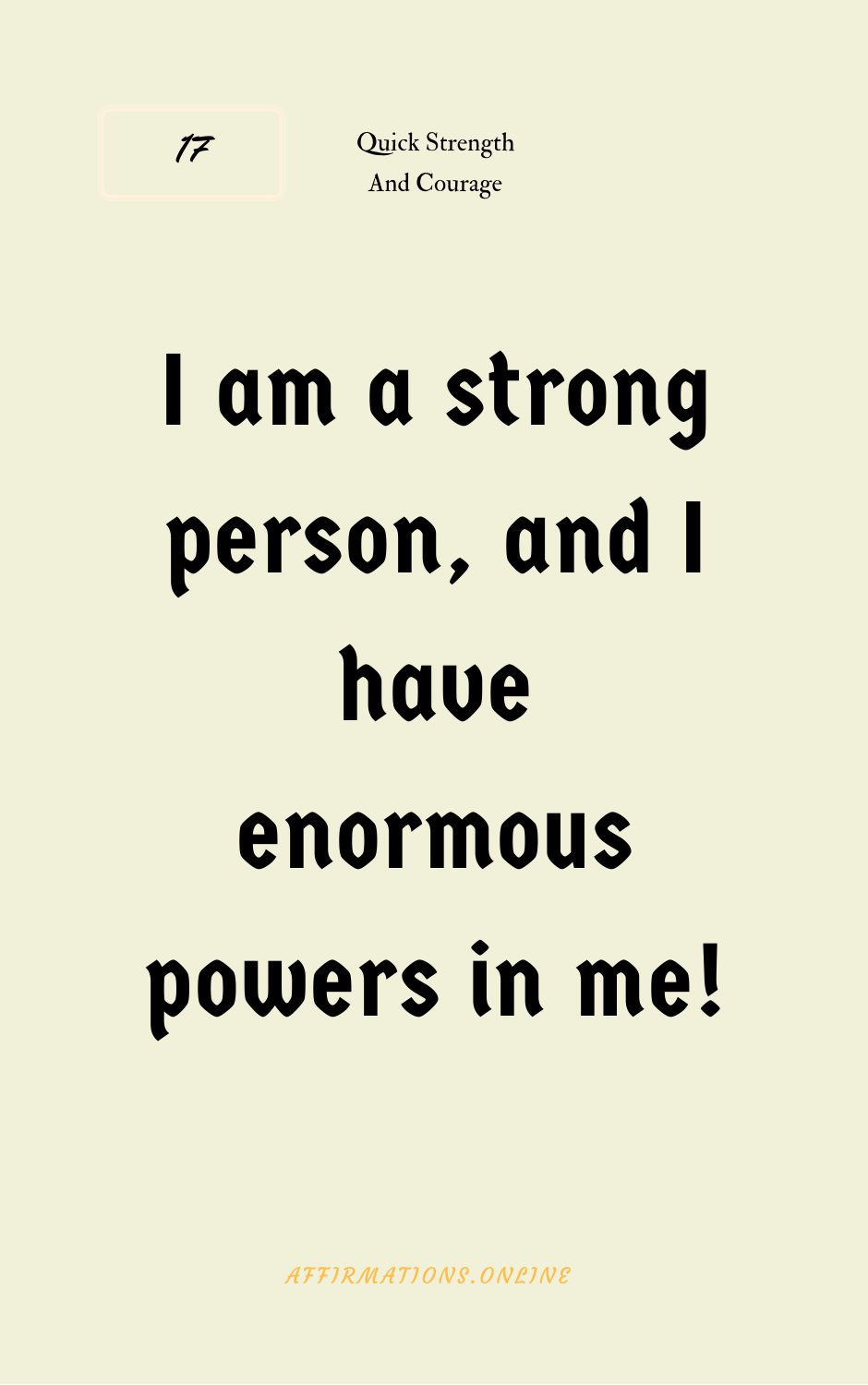# At any given moment, I am

#### bold and

### strong!

AFF[IRMAT](http://www.affirmations.online/)IONS. ONLINE

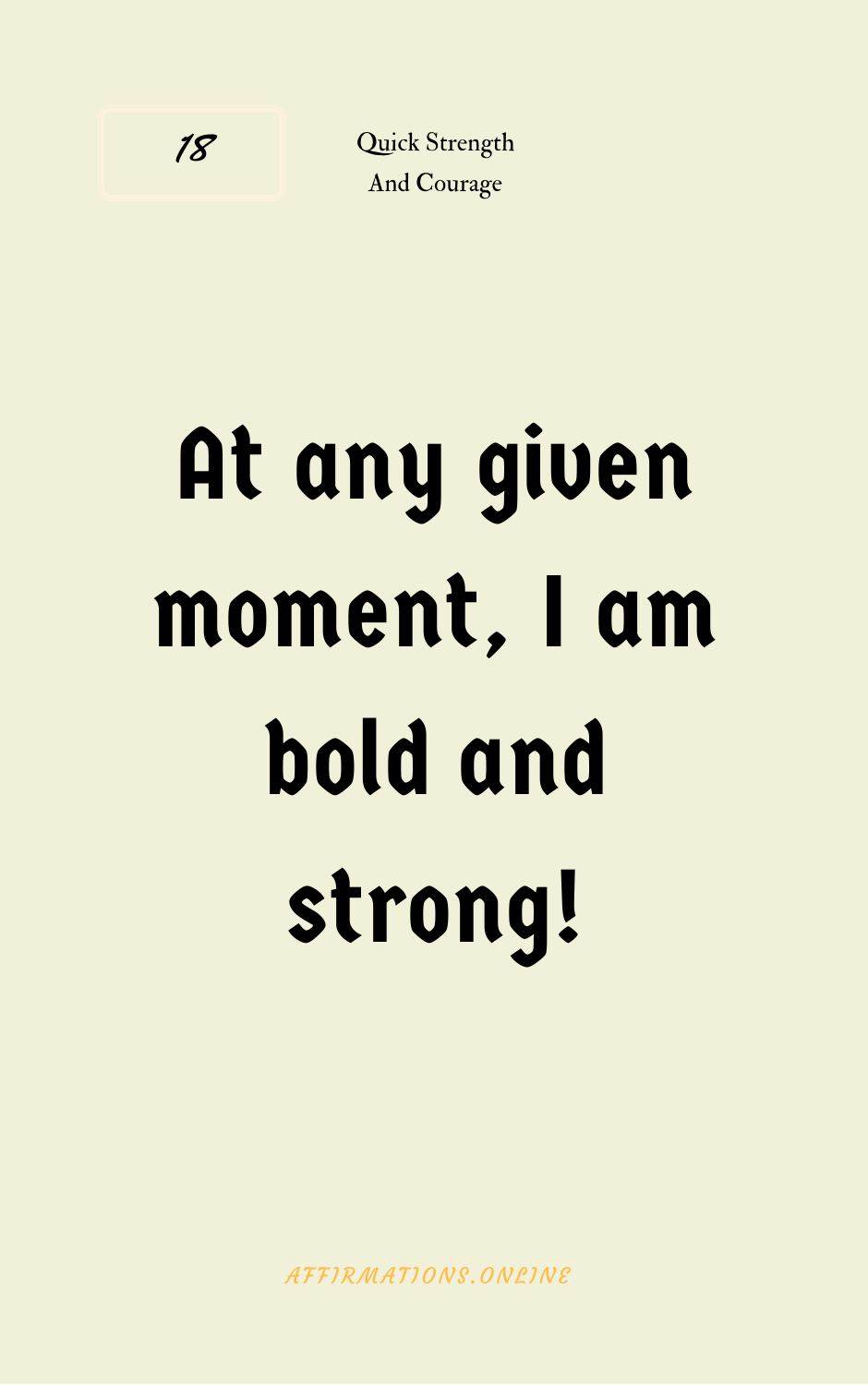### I am an overcomer: I overcome

### obstacles with

#### ease!

AFF[IRMAT](http://www.affirmations.online/)IONS. ONLINE

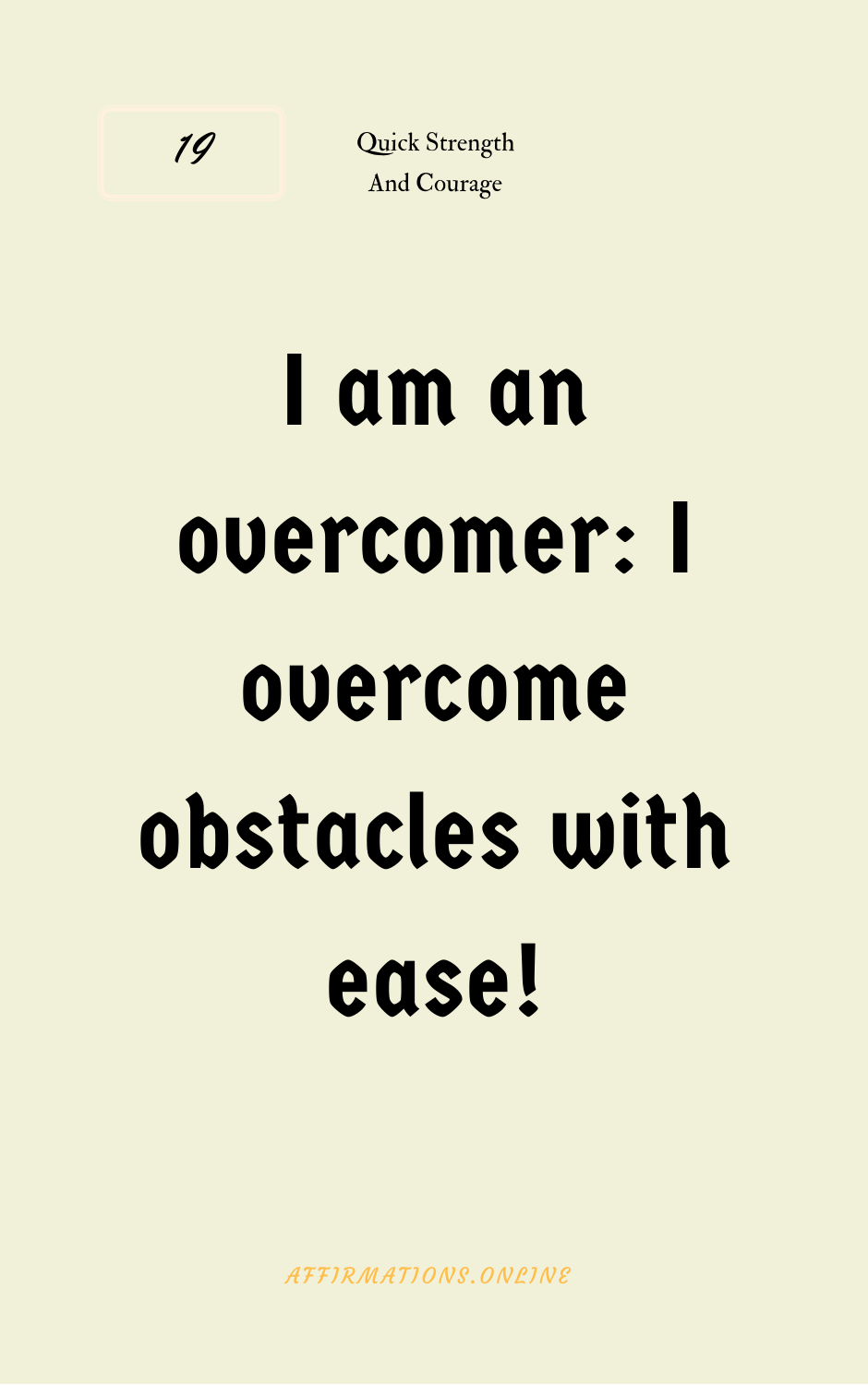## Boldness is my second

### name; I am bold!

AFF[IRMAT](http://www.affirmations.online/)IONS. ONLINE

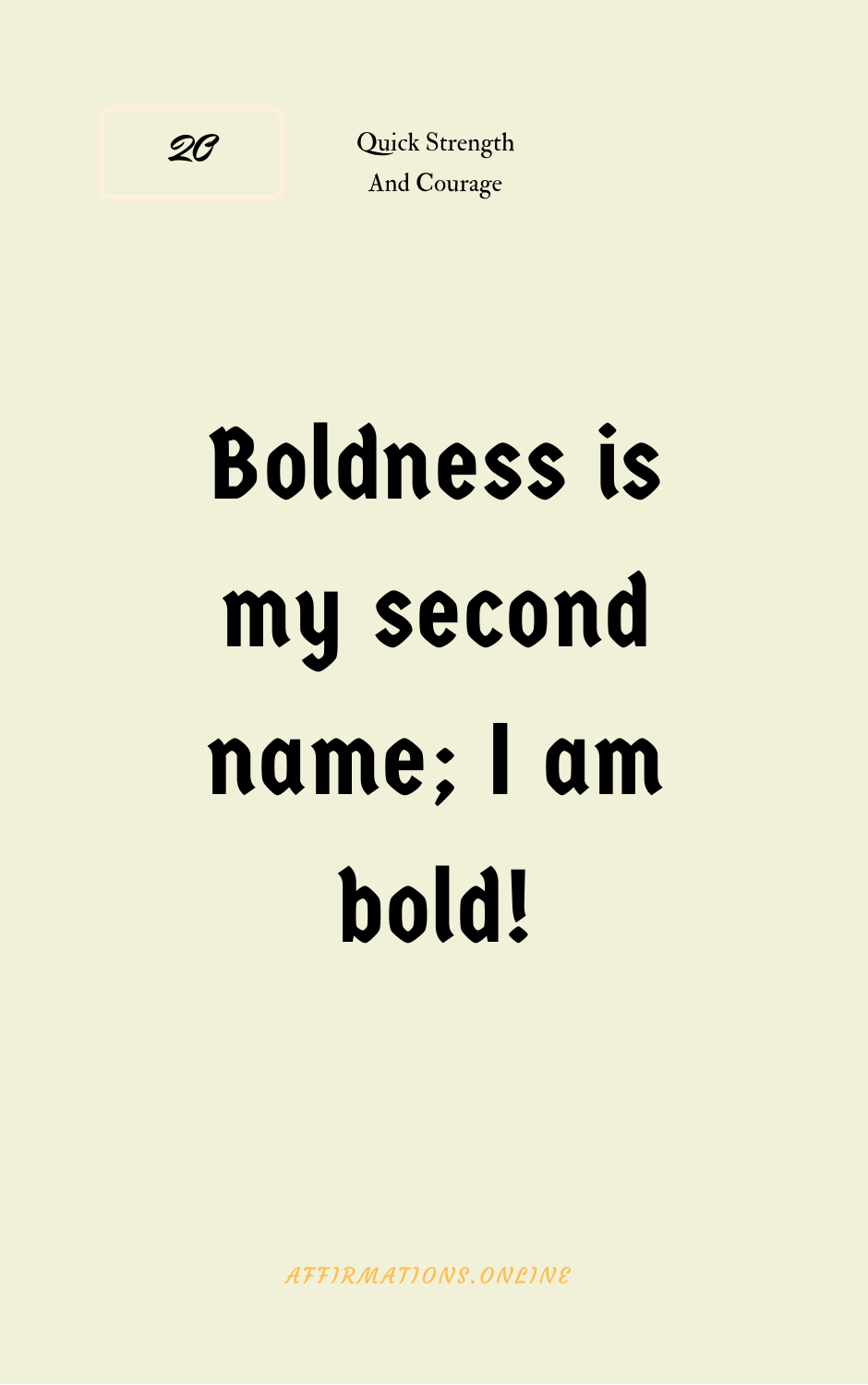## Today, I push fear away

### and act bravely!

AFF[IRMAT](http://www.affirmations.online/)IONS. ONLINE

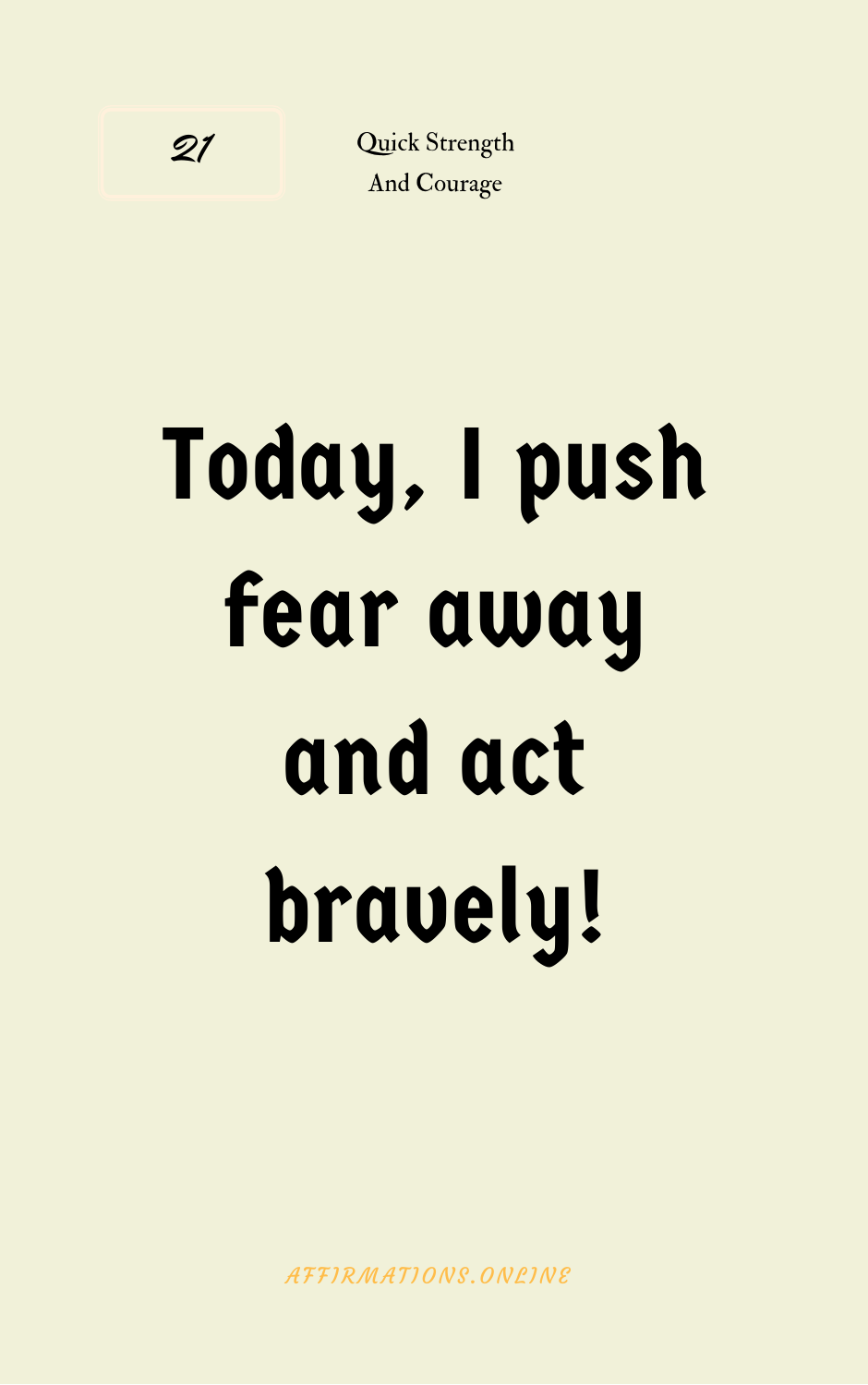## The more bravely I act, the more

# courageous I

feel!

AFF[IRMAT](http://www.affirmations.online/)IONS. ONLINE

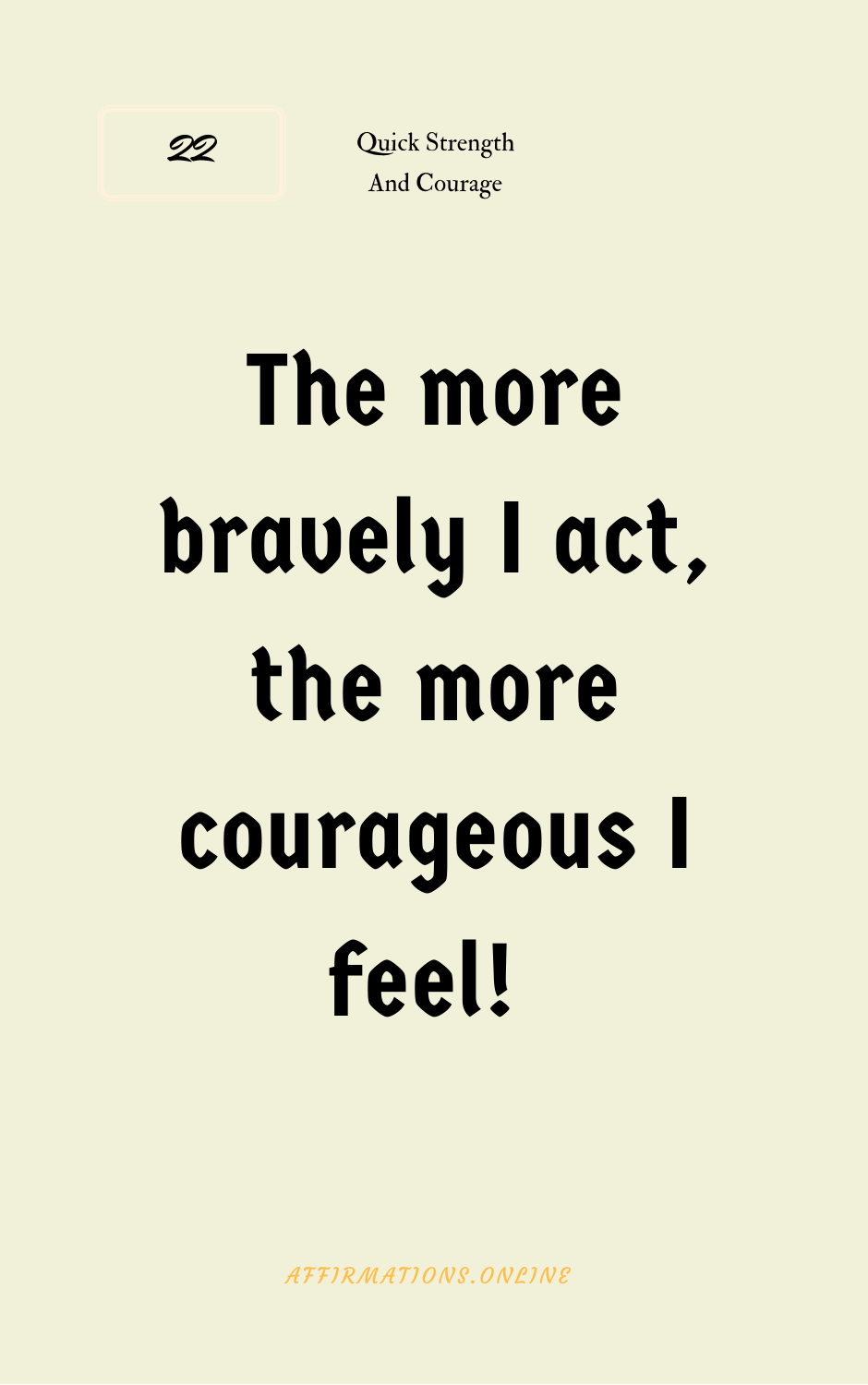# Each obstacle that I

#### overcome

### makes me

### braver!

AFF[IRMAT](http://www.affirmations.online/)IONS. ONLINE

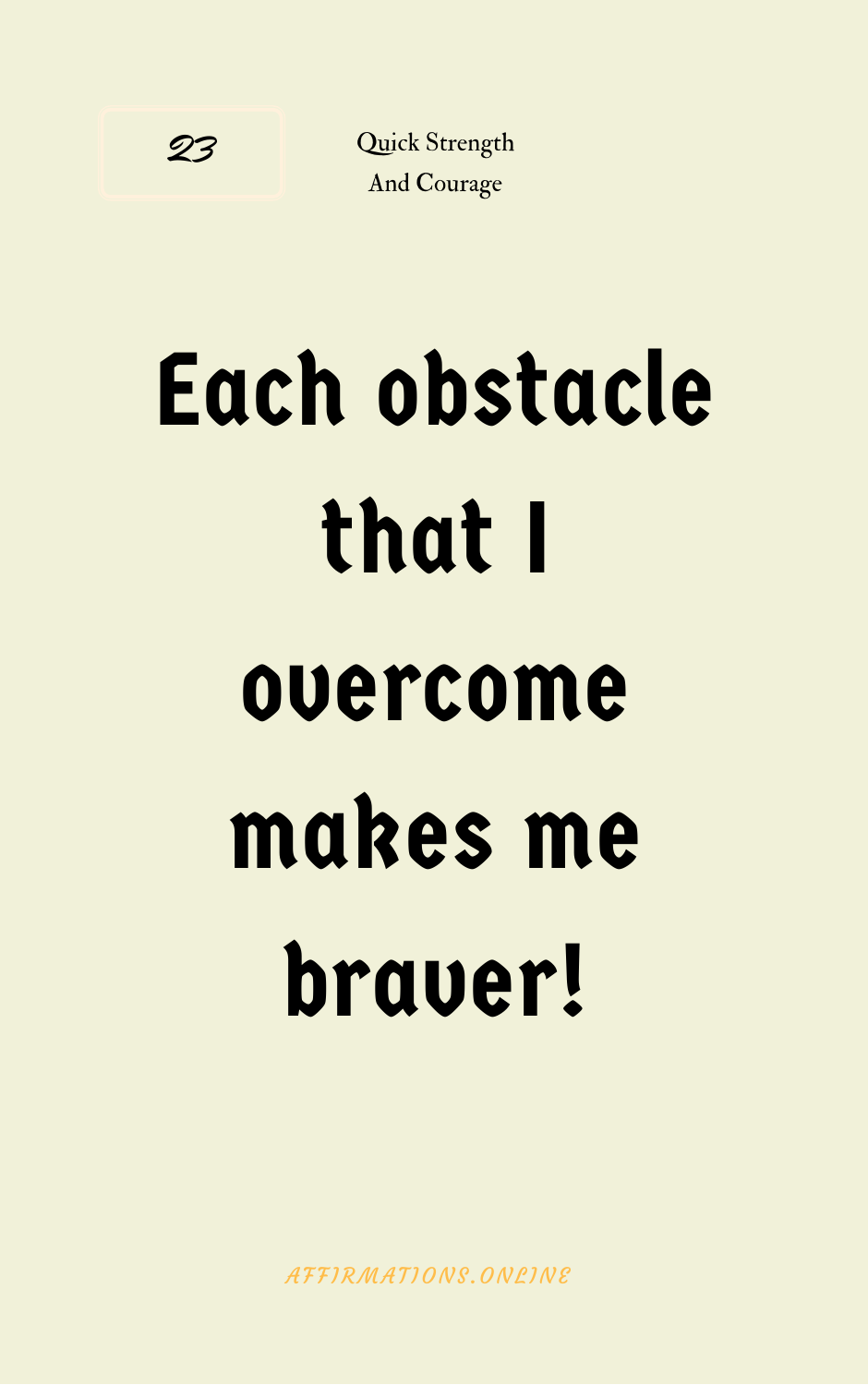## My fears disappear with each

## new act of courage!

AFF[IRMAT](http://www.affirmations.online/)IONS. ONLINE

24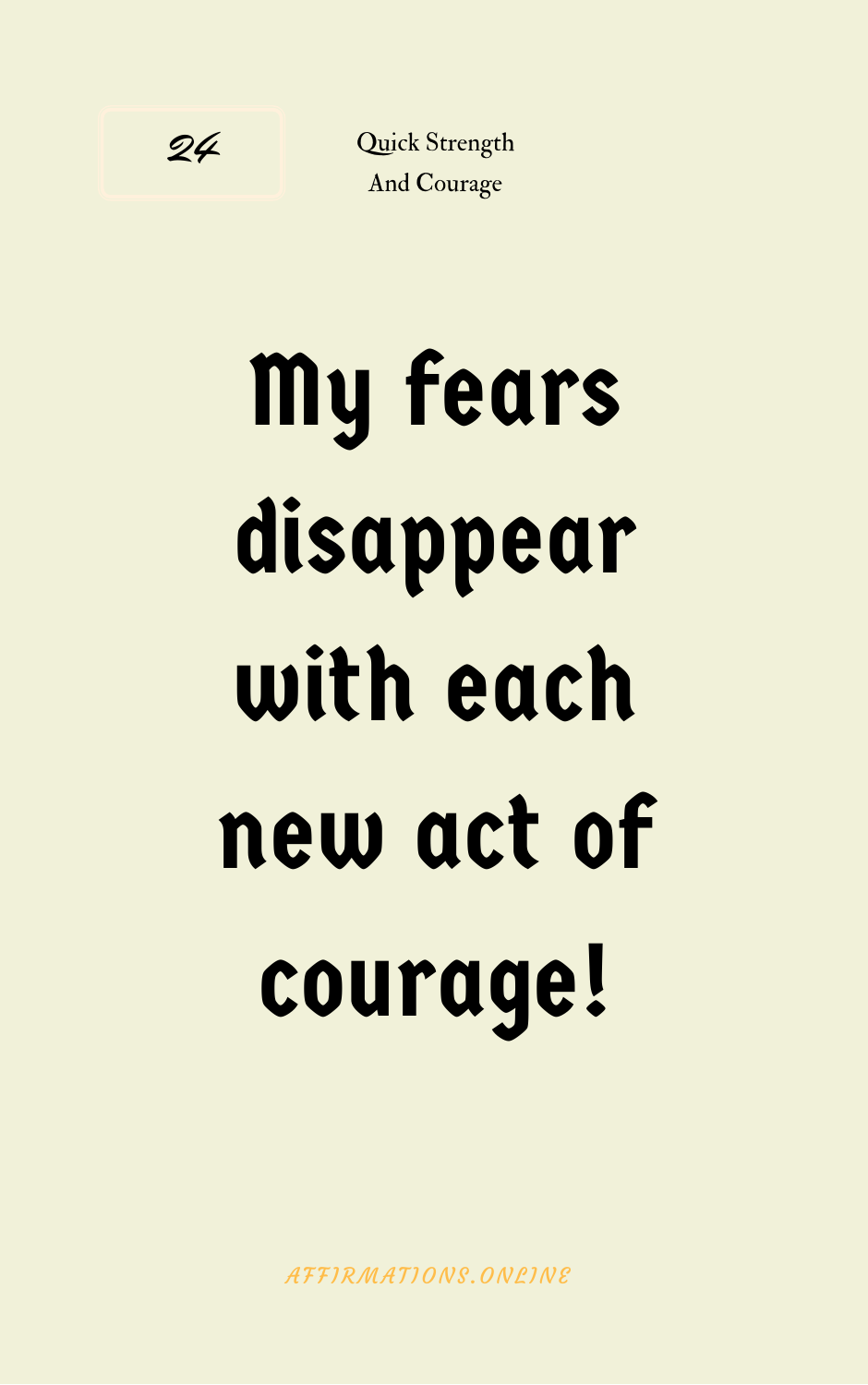## I feel great strength and

### courage arise in me!

AFF[IRMAT](http://www.affirmations.online/)IONS. ONLINE

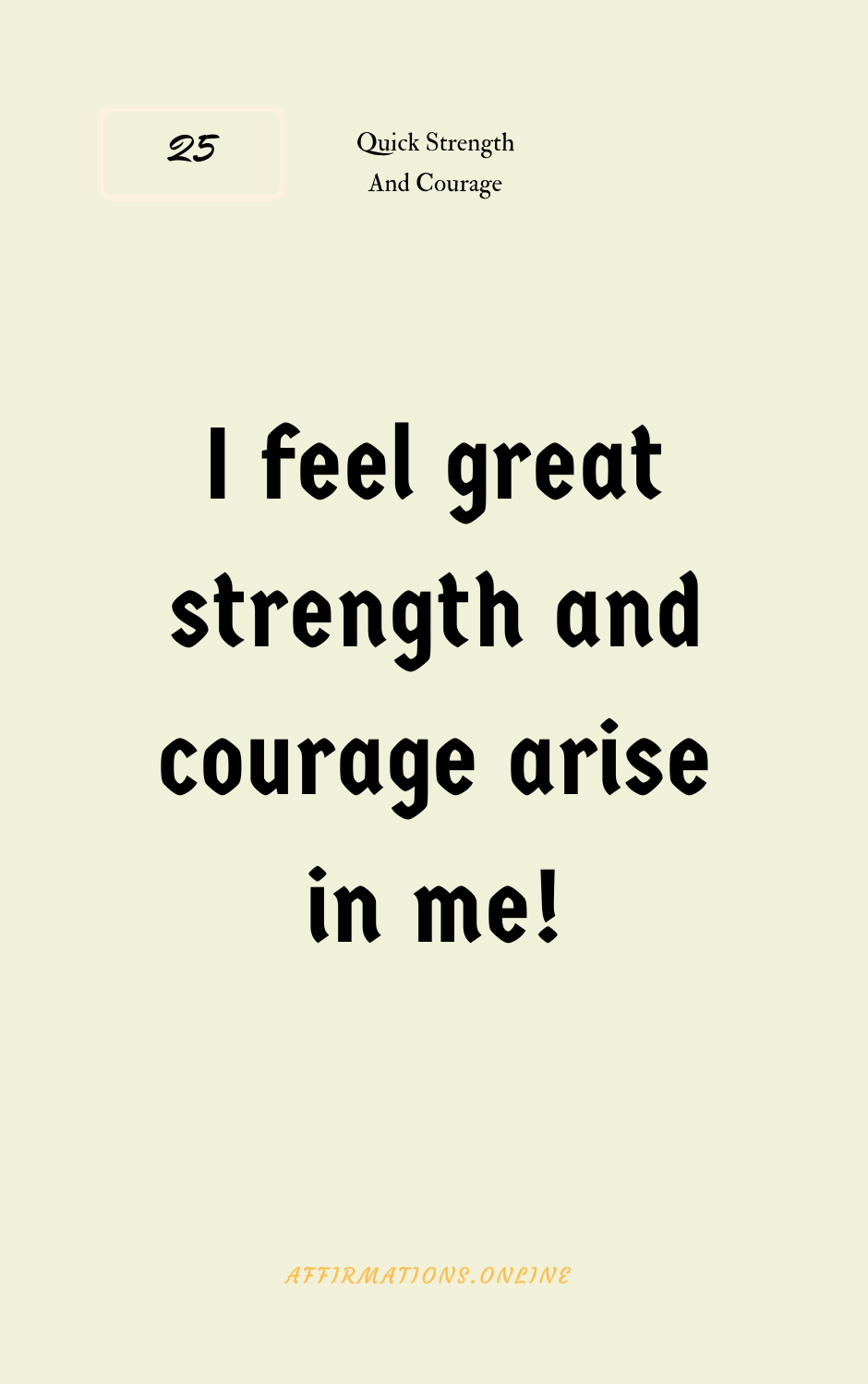### Nothing can slow me down: I

### overcome all obstacles!

AFF[IRMAT](http://www.affirmations.online/)IONS. ONLINE

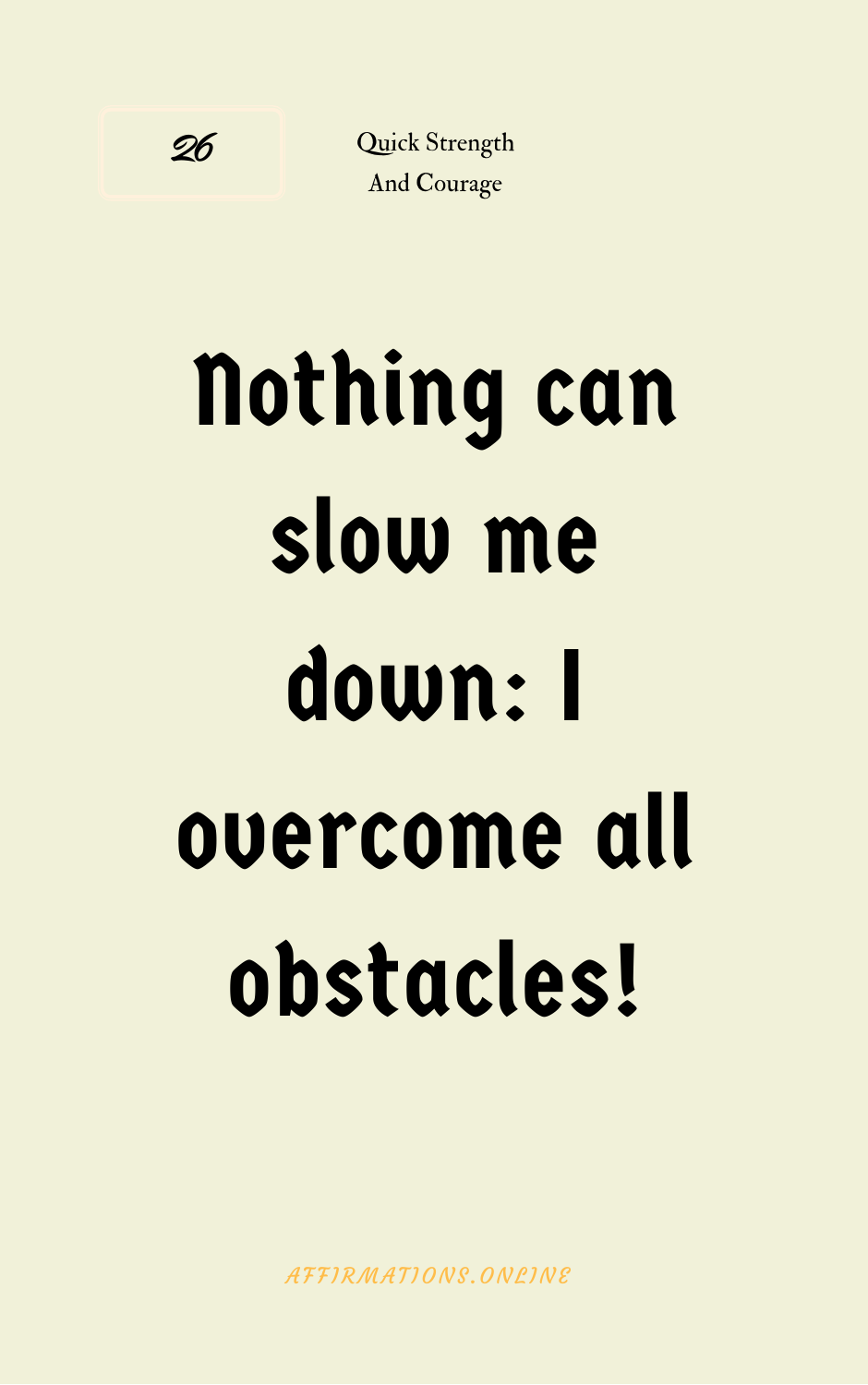## I will never stop: never, never, never!

## I am going firmly on my way!

AFF[IRMAT](http://www.affirmations.online/)IONS. ONLINE

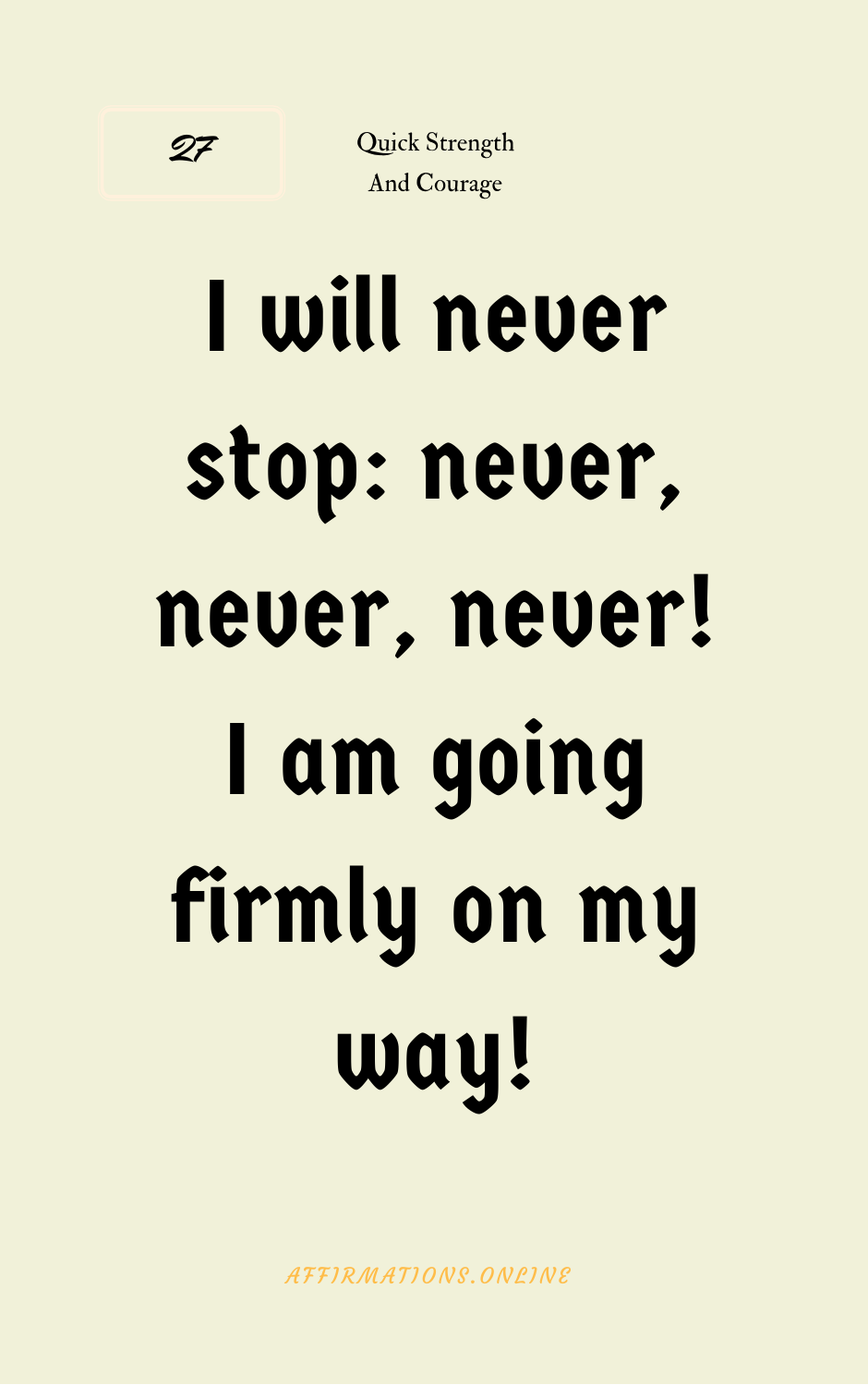## I let boldness guide me! I am one with



### serves me well!

AFF[IRMAT](http://www.affirmations.online/)IONS. ONLINE

#### it, and it